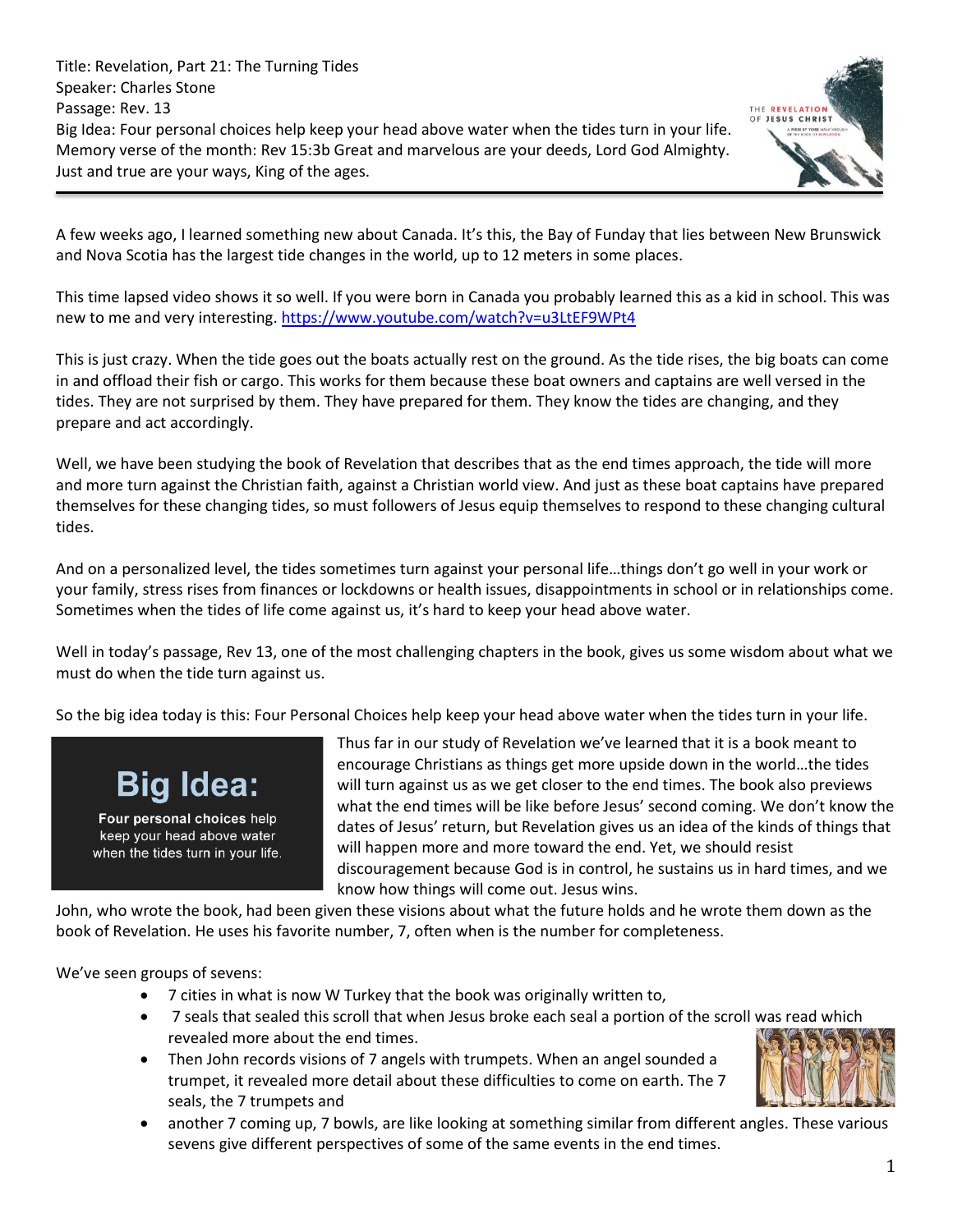This passage includes one of the most controversial passages in the Bible with many different interpretations of this concept: 666, the mark of the beast.

## Rev. 13

So, let's read this and I will try to help us make sense of the parts of this vision.

**Rev. 13:1 And the dragon stood on the shore of the sea.**

**And I saw a beast coming out of the sea. He had ten horns and seven heads, with ten crowns on his horns, and on each head a blasphemous name. <sup>2</sup> The beast I saw resembled a leopard, but had feet like those of a bear and a mouth like that of a lion. The dragon gave the beast his power and his throne and great authority. <sup>3</sup> One of the heads of the beast seemed to have had a fatal wound, but the fatal wound had been healed. The whole world was astonished and followed the beast. <sup>4</sup> Men worshiped the dragon because he had given authority to the beast, and they also worshiped the beast and asked, "Who is like the beast? Who can make war against him?"**

**<sup>5</sup>The beast was given a mouth to utter proud words and blasphemies and to exercise his authority for forty-two months. <sup>6</sup> He opened his mouth to blaspheme God, and to slander his name and his dwelling place and those who live in heaven. <sup>7</sup> He was given power to make war against the saints and to conquer them. And he was given authority over every tribe, people, language and nation. <sup>8</sup> All inhabitants of the earth will worship the beast—all whose names have not been written in the book of life belonging to the Lamb that was slain from the creation of the world.**

**<sup>9</sup> He who has an ear, let him hear. <sup>10</sup>If anyone is to go into captivity, into captivity he will go. If anyone is to be killed with the sword, with the sword he will be killed. This calls for patient endurance and faithfulness on the part of the saints.**

**<sup>11</sup> Then I saw another beast, coming out of the earth. He had two horns like a lamb, but he spoke like a dragon. <sup>12</sup> He exercised all the authority of the first beast on his behalf and made the earth and its inhabitants worship the first beast, whose fatal wound had been healed. <sup>13</sup>And he performed great and miraculous signs, even causing fire to come down from heaven to earth in full view of men. <sup>14</sup> Because of the signs he was given power to do on behalf of the first beast, he deceived the inhabitants of the earth. He ordered them to set up an image in honor of the beast who was wounded by the sword and yet lived. <sup>15</sup> He was given power to give breath to the image of the first beast, so that it could speak and cause all who refused to worship the image to be killed. <sup>16</sup> He also forced everyone, small and great, rich and poor, free and slave, to receive a mark on his right hand or on his forehead, <sup>17</sup> so that no one could buy or sell unless he had the mark, which is the name of the beast or the number of his name.**

**<sup>18</sup>This calls for wisdom. If anyone has insight, let him calculate the number of the beast, for it is man's number. His number is 666.**

I want to give you a visual outline of this book, explain the parts, and then go to the application for us.

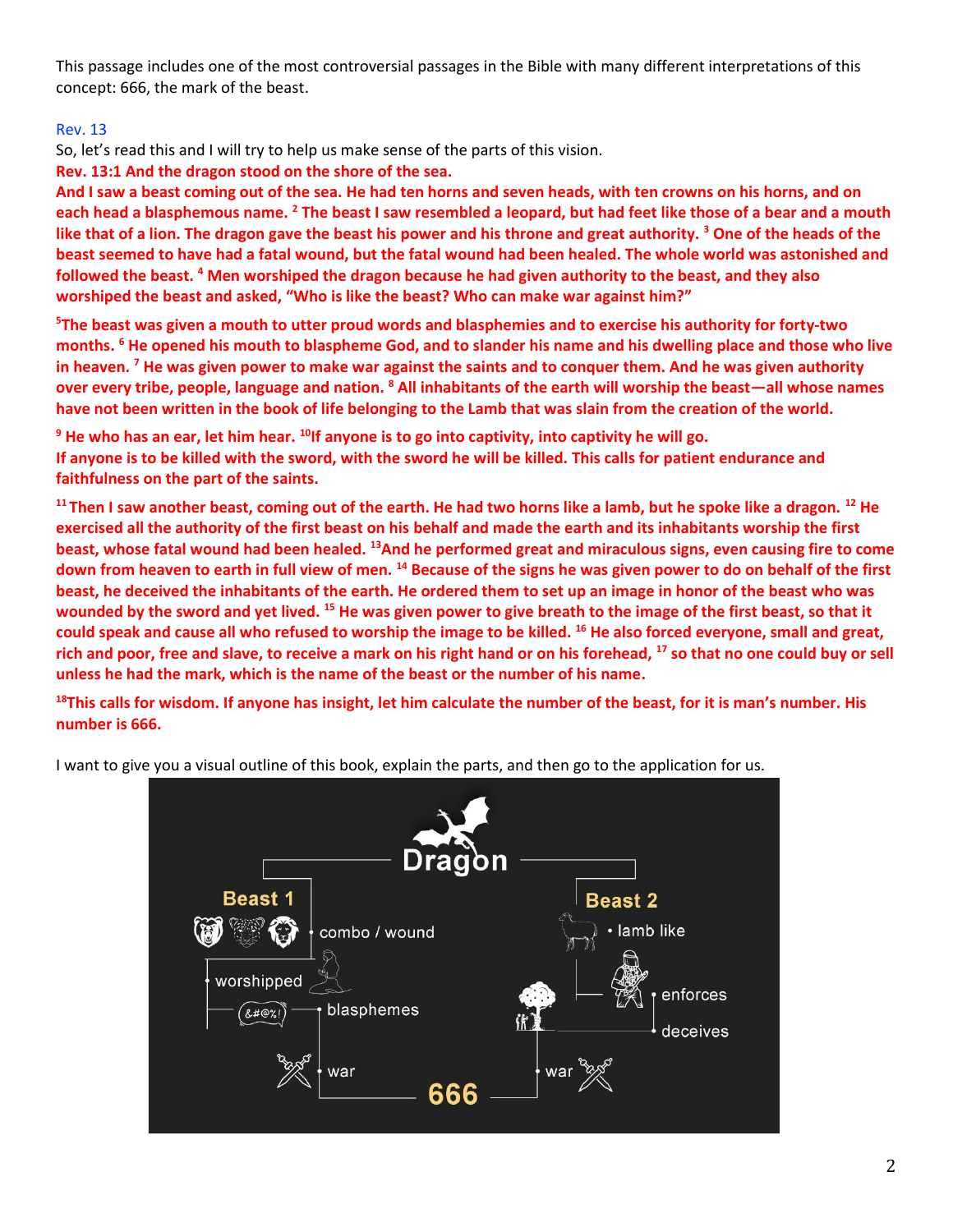You have a dragon and Beast #1 and Beast #2.

B#1 is a combo beast with a healed wound on its head. He's a combination of a leopard, a bear, and a lion with many heads. B#2 looks something like a lamb.

B#1 is to be worshipped. B2 is the enforcer. He enforces worship of beast 1.

B1 blasphemes God and Christianity. That is, he says terrible things about God. B2 deceives.

B1 wages war on Christians. That is, he persecutes and kills them. B2 also wages war. 666

The dragon is satan who uses these two beasts, two activities or entities in his final attempt to wage war on this woman in the vision which represents satan's goal to squash the church.

The wound refers to the effects of Jesus death and resurrection upon satan. Jesus has dealt a fatal blow to satan when he was crucified and rose, but satan's ultimate and final defeat won't come until the end.

It seems that the whole world of unbelievers will worship this Beast 1 that B 2 enforces through deception, even deceiving some Christians. The similarity to the lamb, which is one of the word pictures of Jesus in the Bible, the perfect lamb sacrificed for our sins, is what feeds this deception. In other words, so called Christian churches and preachers will preach deception, falsehood, and even heresy and they will be a part of these forces satan uses against the true church. The lies of satan will be dressed up as the truth. That is probably what beast 2 refers to. The false religious system will support the work of the governmental system that opposes Christianity.

## *2 Timothy 4:3 For the time will come when men will not put up with sound doctrine. Instead, to suit their own desires, they will gather around them a great number of teachers to say what their itching ears want to hear.*

We see this prominently in anti-biblical views being taught today in some so called Christian churches: abortion is a good thing, sexuality is whatever you define it as, Jesus was not fully God, and there are many ways to God.

So, beast 1 would be world's systems, primarily governments, that resist Christianity. And beast 2 are religious systems that through deception also resist Christianity and encourage and support world systems that oppose Christianity.

Beast 2 may also refer to an economic world system that persecutes Christians through socio-economic sanctions that would, of course, affect the social and economic condition of Christians in the world. We saw in the seven churches earlier in the book economic discrimination against Christians. So in addition to religious deception it could also include an economic system that discriminates against Christians.

#### <sup>16</sup> He also forced everyone, small and great, rich and poor, free and slave, to receive a mark on his right hand or on his forehead, <sup>17</sup> so that no one could buy or sell unless he had the mark, which is the name of the beast or the number of his name.

Realize that generically speaking, worship is giving honor, adulation, commendation, and respect to anything that becomes our priority. Here, when people worship the beast, it's not used like we might think of people going into a church or a building to worship this beast.

This beast, whatever it is, has become many people's priority and thus the object they esteem, honor, respect, and worship.

This blasphemy has meaning in the context and for the future. He's probably hinting at Rome and the blasphemous names it gave its emperors who persecuted Christians. The Emperor Nero was called Savior of the World on coins and Emperor Domitian was called 'Our lord and our god.'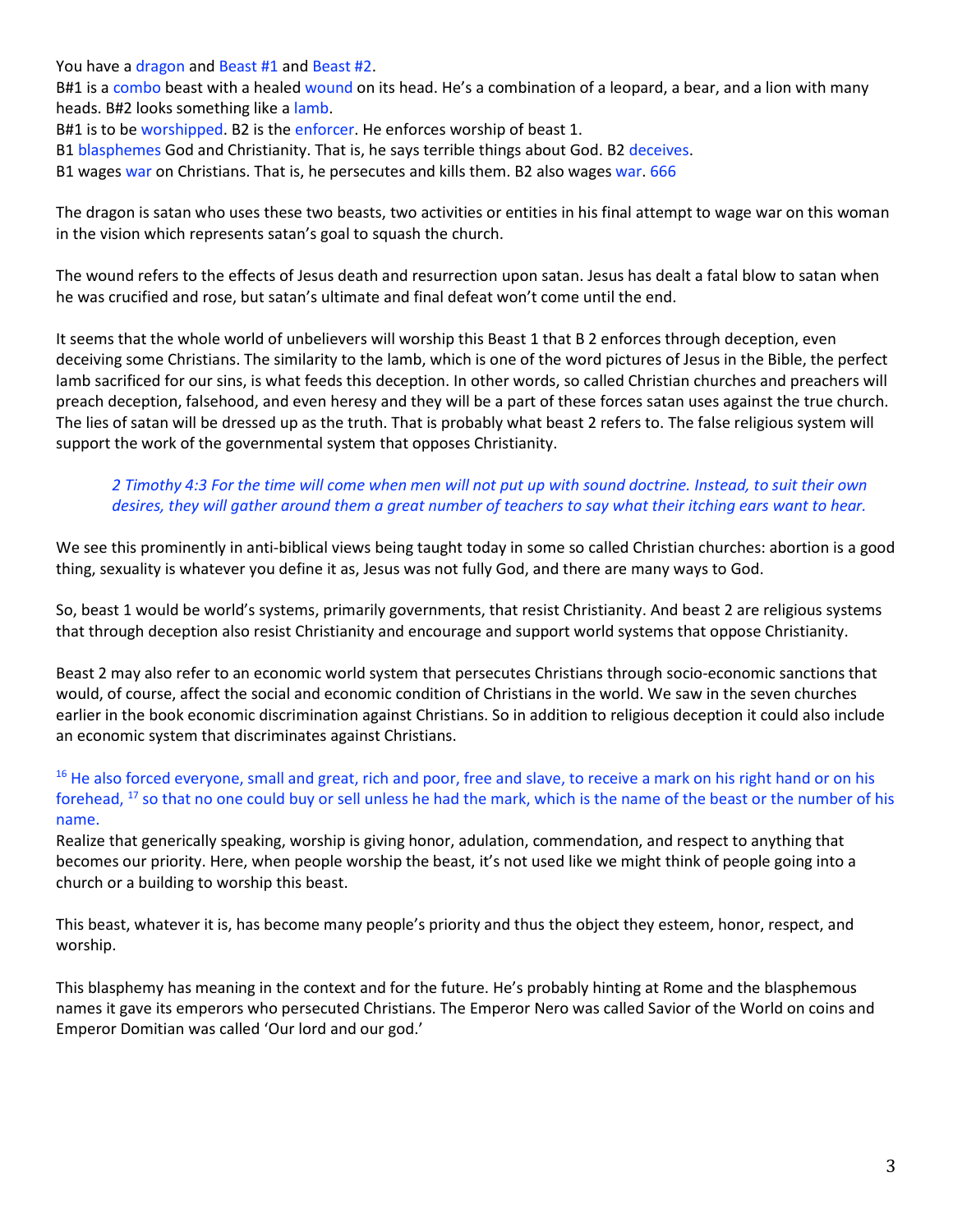#### So what are these two beasts?

Beast 1 probably refers to government systems hostile to a Christian world-view.

*Throughout the ages governments have done evil things, from ancient history like in Rome to modern history like under communism to even today [in the west and some Muslim countries*.]—William Hendriksen

*Therefore, whatever person or system—whether political, social, economic, or religious—cooperates with Satan by exalting itself against God's sovereignty and by setting itself up to destroy the followers of Jesus or entices them to become followers of Satan through deception, idolatry, blasphemy, and spiritual adultery, embodies the beast.*

In the end times such a power will be totalitarian, perhaps combining all of systems.

First, let me explain what 666 is not.

- 666 is not a physical brand or that some barcode is put on your forehead or your arm.
- It is not some chip the government puts beneath your skin. Yes, some people get these chips put under their skin so that they can be scanned.





•And it's not the vaccine passport. Sherryl and I have our vaccinations and we will get our passports. Now we all ought to be concerned about government overreach into our personal lives. That will be a given in the last days. We see this in China as they are monitoring almost every move of their populace.

If this mark of the beast doesn't mean these, what does it mean? Context will help us here.

In those days slaves were actually branded to show that they were owned by a certain slave owner. As horrible that was, the expression, "to receive the mark of someone" began to be used in everyday conversation as a way to describe that someone belonged to someone, or served another, or worshipped another. Some even tattooed themselves with their patron god.

And a mark on the forehead symbolized the mind, the thought-life, the philosophy of a person. And the mark on the right hand symbolized deed and actions.

So, the 'mark of the beast' is the "God-opposing, Christ-rejecting, Church-persecuting spirit of antichrist, wherever and whenever it shows itself (Hendrickson)."

Receiving the mark of the beast indicates that that person so characterized is part of that system or group that resists a biblical worldview evident in what he believes and does. To have the mark means to utterly reject Christ.

Big picture, this is John's way of symbolically describing authentic ownership and loyalty. Those who worship the beast, are loyal to a worldview that opposes a biblical word-view has one brand of ownership on them, just as the followers of Jesus have the brand of God's possession on them.

And, to follow Jesus whole heartedly will bring persecution, including social and economic penalties. As our culture drifts further and further away from values anything resembling biblical ones, especially when it comes to sexuality, gender, and the value of human life, those who don't embrace official government stances on those issues will experience economic punishment more and more just like it economically affected these early Christians who refused to embrace the then current government stance to worship Caesar. They were still good citizens, as should we, but they had to draw the line where it conflicted with their deeply help values and beliefs.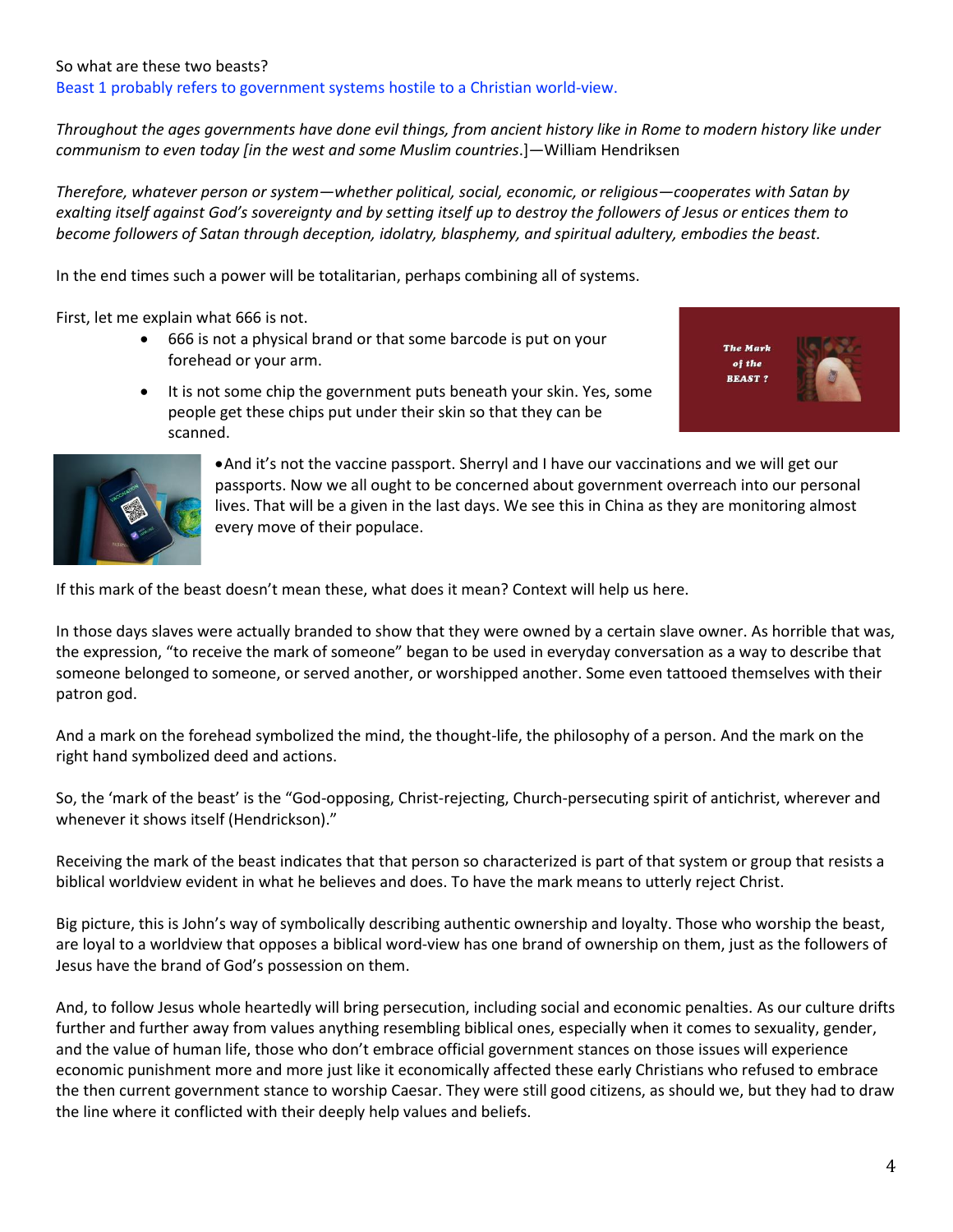What about the number 666. There are many views about what the number means.

<sup>18</sup> This calls for wisdom. If anyone has insight, let him calculate the number of the beast, for it is man's number. His number is 666.

This 666 may be a cipher of a name, a hidden code for a name. "Counting a name" or word was an easy practice in Greek and Hebrew, which used letters as specific numbers. And later, Jewish teachers often played with the numerical values of words; this form of calculation was known as *gematria*.

He could have been referring to some emperor's name or even the name of the future antichrist, but he urged caution in trying to calculate this name with numbers by called for wisdom and insight.

666 may also be a play on numbers, an allusion to incompleteness, a demonic parody to the perfection of the number 7, "Six meaning missing the mark, or failure and seven meaning perfection or victory.<sup>1</sup>

The bottom line about interpreting 666 is that John is saying practice divine discernment and don't be so interested in mathematical ingenuity.

Before we look at the application, let's take a look at this bible project animation as a review of this passage.

**Video<https://bibleproject.com/explore/video/revelation> 2.22-4.06**

When the tide turns against you where do you turn/what do you do?

That tide will eventually become more of a tidal wave against a biblical world view, maybe not in our lifetimes but it will occur based on what Revelation tells us?



Let's go back to our Big idea: Four personal choices help keep your head above water when the tides turn in your life.

#### Choice 1: Pay attention to cultural realities.



#### <sup>9</sup> He who has an ear, let him hear.

Don't dismiss what this chapter is saying with, "That's just overreaction and fanaticism and somebody's wild eyed fantasy." No it's not. This is real. These kinds of things we see in Revelation will happen. They are happening. They may not fully occur in our lifetime. Now we don't throw up our hands up in defeat. We don't go into our bunkers and hunker down. We don't do the, *see no evil, hear no evil*. We must pay attention to these realities. And He tells us specifically what we must do as the world's systems increasingly dismiss, marginalize, restrict, resist, and clamp down on a Christian worldview.

#### Choice 2. Faithfully endure.



# $10$  If anyone is to go into captivity, into captivity he will go. If anyone is to be killed with the sword, with the sword he will be killed. This calls for patient endurance and faithfulness on the part of the saints.

It will get more costly to fully follow Jesus. Dying for your faith or imprisonment seems so far removed from our experience here that it may seem ludicrous. But it is happening in many muslim countries today. It is not a far-fetched idea.

 $<sup>1</sup>$  Bewes, Richard. The Lamb Wins . Christian Focus Publications. Kindle Edition.</sup>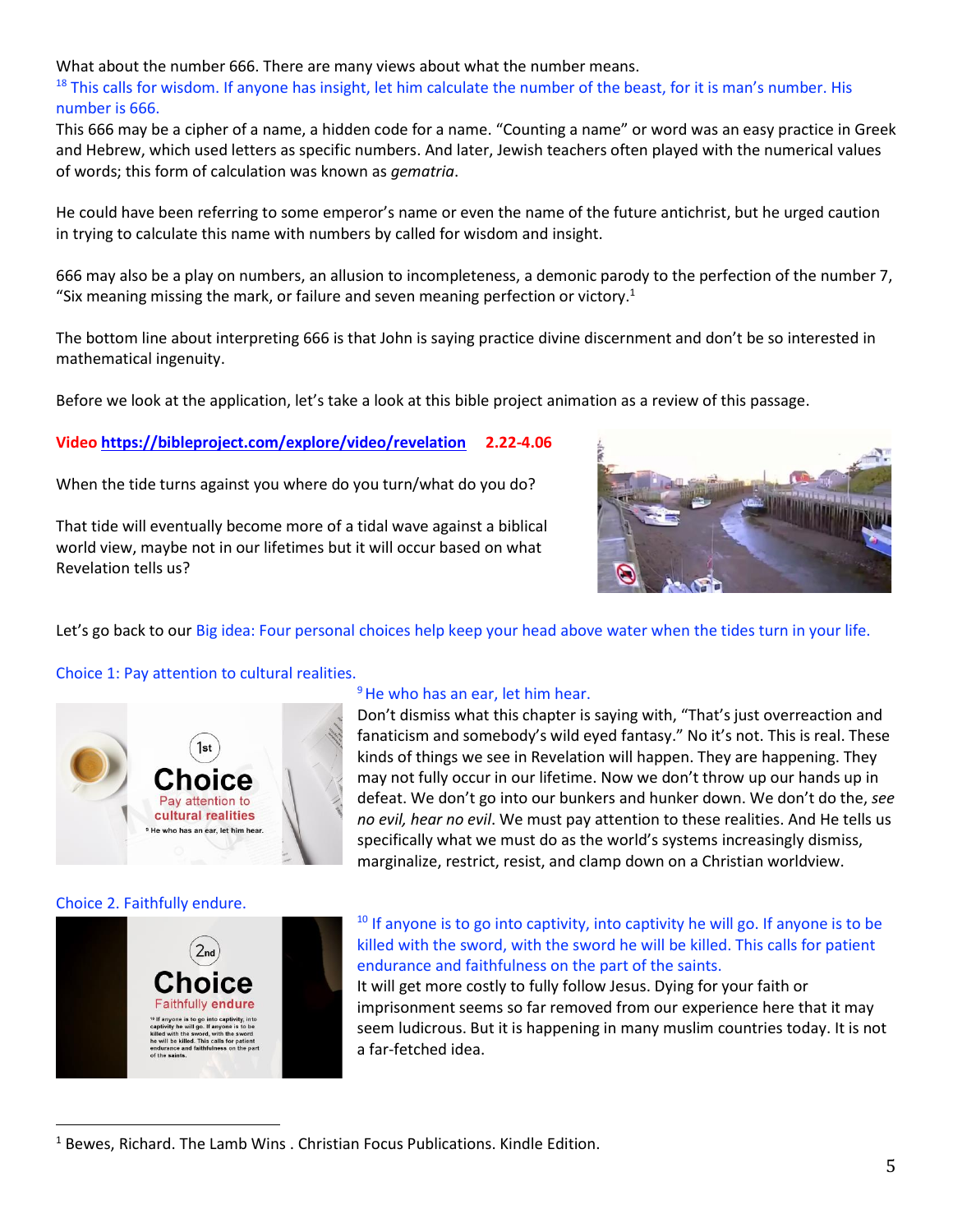In this chapter he wrote that economic penalties may come for Christians. He already gave examples of those in these cities that were economically penalized if they didn't give in to emperor worship. Could this happen in Canada where you must check box on a loan application when to get a loan you must attest to being pro-abortion or a box to check where you have to attest to agreeing with the government stance on sexuality and gender fluidity? That's closer than you may think.

When the tide turns against us, we must faithfully endure, keep our witness, and continue to be salt and light.

*Philippians 1:29 For it has been granted to you on behalf of Christ not only to believe on him, but also to suffer for him.*

*Rev 13:10 NLT This means that God's holy people must endure persecution patiently and remain faithful.*

# Choice 3: Guard against worldview creep.



This happens when we slowly, but surely modify and adjust our lifestyle, beliefs, and behaviors to accommodate the cultural worldview that is making us uncomfortable with some aspects of our faith or making it difficult to live fully for Christ. We may modify biblical beliefs because *nobody really believes that anymore. Why, I'm the odd person if I really believe that and my friends don't believe that.* Because we are immersed in the world every day, most of the day, compromise and belief modification can sometimes creep into our belief and behavior, our conduct and character.

Resist it. That's why we need to make sure we are putting into our minds and souls a biblical world view by

- engaging with Scripture (reading and studying it),
- by engaging in other biblical disciplines like prayer, giving, and service, and
- by being with the body of Christ in church and in small groups.

This is so important that we are making discipleship a major objective for WP for the next several years. One component will be to strongly emphasize small groups because that was the biblical pattern for spiritual growth.

So, watch for the tendency to slowly compromise to avoid the pressures from our culture.

## Choice 4: Remember that God has marked you with His *Spirit*.



In writing about this mark of the beast, John may be reaching back to the reality that believers have been sealed with God's Spirit. His thinking here parallels being sealed with the Spirit that the scripture says happens to us when we come to faith. It is God's promise to us that heaven awaits but also reminds us that a Christian belongs to Jesus, worships him, thinks according to His Spirit, and acts in obedience according to His spirit.

Like those who reject and oppose Christ have one kind of seal seen through their beliefs and behaviors, those who have accepted Christ have another kind of seal seen in our beliefs and behaviors.

If you are a Christian, you have been sealed with the Spirit who now lives within you. You have the promise of eternal life and abundant life here on earth, not problem-free. But you have the greatest power in the world, God Himself, residing in you to sustain you when the tides turn against you.